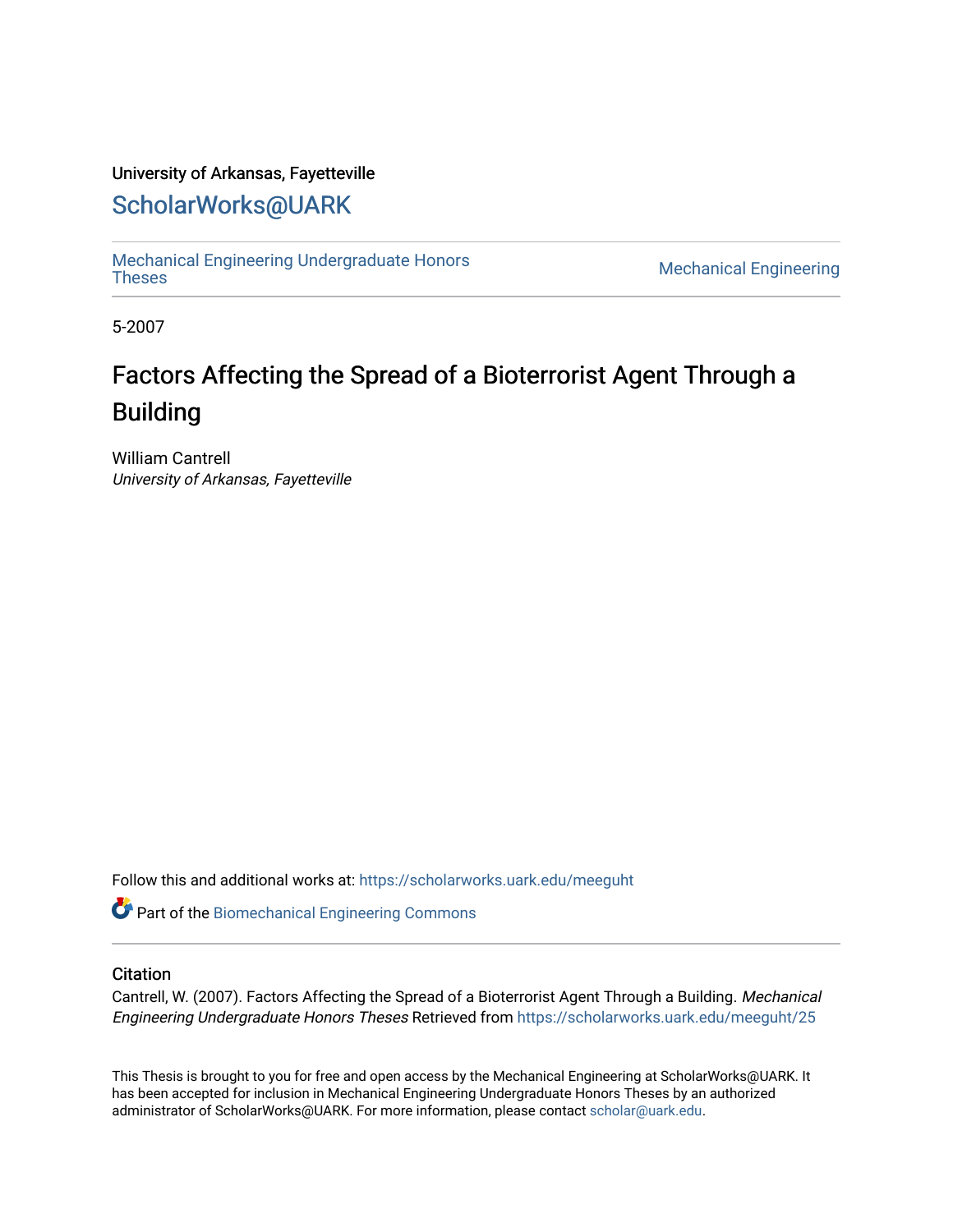#### **FACTORS AFFECTING THE SPREAD OF A BIOTERRORIST AGENT THROUGH A BUILDING**

**A thesis submitted in partial fulfillment of the requirements for Honors Research in Mechanical Engineering** 

**By** 

**William A. Cantrell University of Arkansas, 2007** 

**May 2007 University of Arkansas**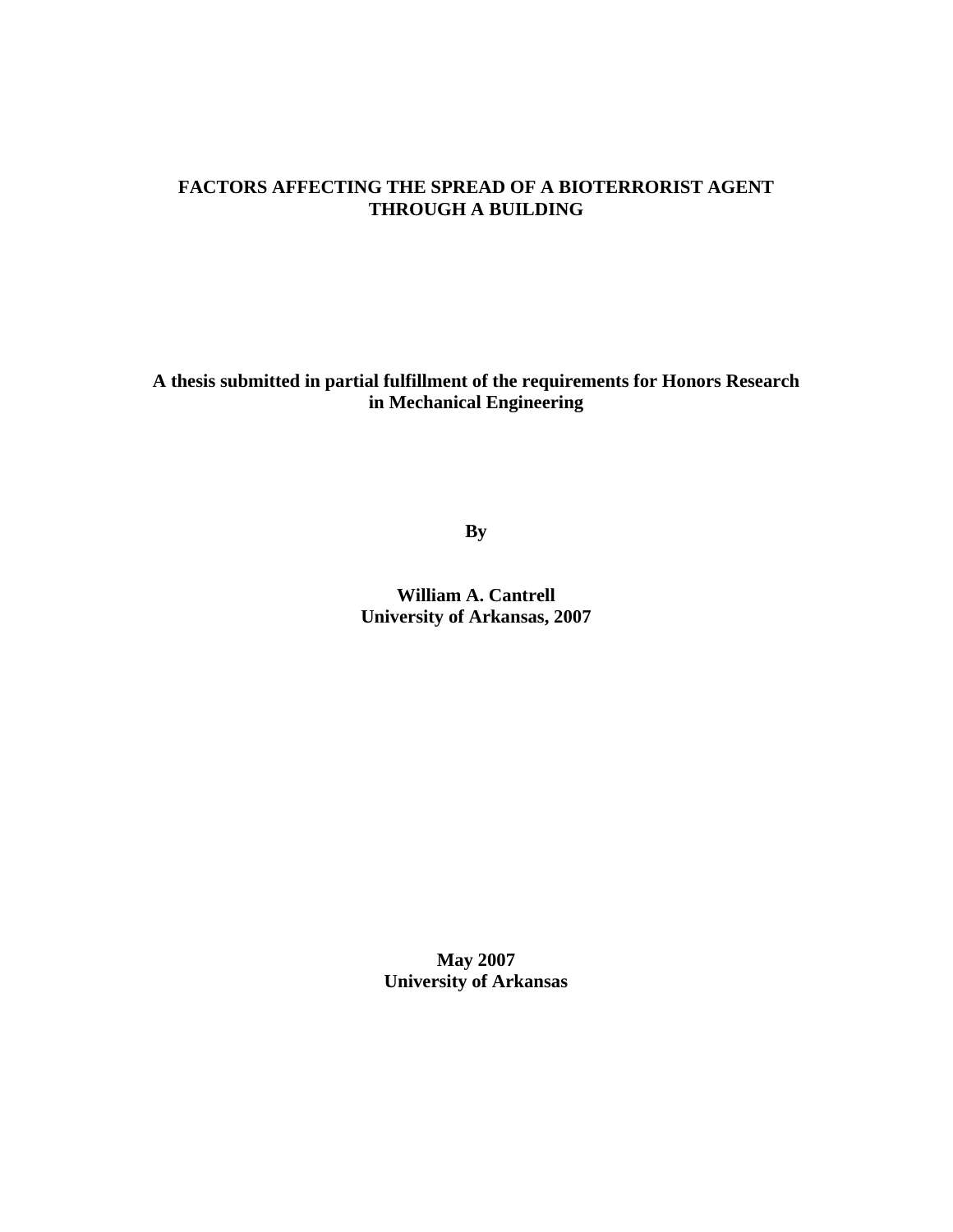#### **Factors Affecting the Spread of a Bioterrorist Agent Through a Building**

By William A. Cantrell Department of Mechanical Engineering

Faculty Mentor: Dr. Darin Nutter Department of Mechanical Engineering

#### **Abstract**

 *Bioterrorism has become a concern for Americans since the 2001 anthrax letters. Many studies have been done regarding the possibilities of biological attacks since, and most deal with possibilities of large scale attacks. However, there is reason to believe that small scale attacks are more likely. Even though studies have been done revolving around the postal system and the spread of bioagents through mail, few if any studies have looked at an attack on a single building.* 

 *One particular method of attacking a building would be simply releasing an aerosoled contaminant in the building. This purpose of this project is to develop a method for studying the spread of an aerosoled contaminant through a building and to determine what factors most affect the time between contaminant release and lethal exposure for an occupant in various locations. A multizone airflow model, CONTAM,*  was used to run several scenarios to compare the effects of the air handling system, *opening or closing doors, and which floor an occupant is located.* 

 *It was discovered that the air handling system had the greatest effect on a contaminant's spread through a building. Which floor an occupant was on had some effect, although insignificant compared to the air handling system's effect. Opening or closing doors generally was found to be important, but had the least effect on lethal exposure for an occupant. For the scenarios investigated, lethal exposure times ranged from 5 seconds to nearly 15 minutes.*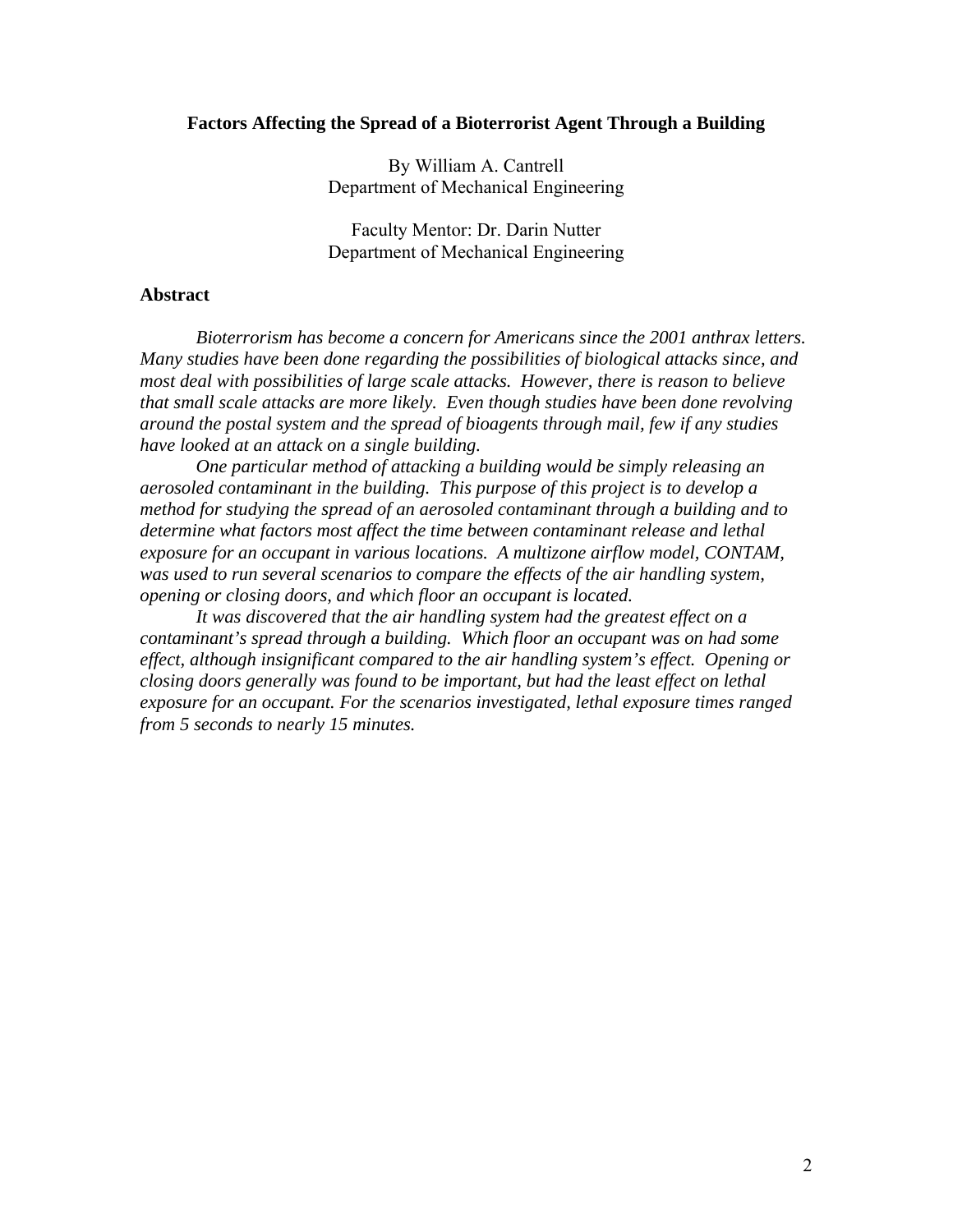#### **Introduction**

 Throughout history, biological weapons have been used to wage war. One of the earliest and possibly deadliest examples occurred in the mid-1300s in Kaffa as bubonic plague victims of the Tartar army were catapulted over the city walls. Some believe that this is what lead to the epidemic throughout medieval Europe killing 25 million. The twentieth century saw the rise of research into biowarfare among nations across the world. This led to the signing of the Biological Weapons Convention in 1972, which forbids research of offensive biological agents and stockpiling bioweapons for military purposes [5].

 Bioterrorism has become a concern for Americans since the September 11 attacks on the World Trade Center because of several incidents involving anthrax. The first occurred on 9/25/2001 when an assistant to Tom Brokaw, an NBC anchorman, began to develop cutaneous anthrax after handling a letter containing a powder. By November 2, 2001 the CDC had reported 21 cases of anthrax (16 confirmed, 5 suspected) [4].

 Possible bioterrorist agents/diseases are categorized by the CDC into three categories. Category A Diseases/Agents are the highest priority risks. These agents can easily be transmitted, result in high mortality rates, have potential for major public health impacts, and require special action for public health preparedness. Currently there are six disease listed by the CDC in this category. They are Anthrax, Botulism, Plague, Smallpox, Tularemia, and Viral Hemorrhagic Fevers. Category B Diseases/Agents are moderately easy to disseminate, have low mortality rates, and require enhanced disease surveillance by the CDC. Category C Diseases/Agents are those considered to be available for mass dissemination, easily produced, and have potential for high mortality rates [3].

 In the 2001 anthrax exposures, the terrorists used the postal service to deliver the anthrax. Letters were laced with anthrax powder that postal workers or the letter recipients would be exposed to. One of the most feared means of making a biological attack would be releasing a large amount of some agent into the atmosphere in or over a large city. If someone were to release 100 kg of anthrax over a large city for instance, the disease could kill millions [1].

 Such a release is not likely based on historical attacks. Large-scale attempts have been attempted by terrorists in the past, but have all failed. It is likely that terrorist groups lack the funds or technology to succeed in a mass casualty attack. For instance, Aum Shinrikyo failed on ten separate occasions at an open-air urban attack of anthrax or botulism, despite having considerable wealth and scientific capabilities. It is more likely that terrorist attacks will be small scale attacks or merely hoaxes [7].

#### **Problem Statement**

 One possible means of a small scale attack would use a building's ventilation system to spread a contaminant throughout a building in a matter of minutes to infect everyone in the building. All that a terrorist might need is an aerosol can with some contaminant inside. If the aerosol were placed in a return or intake vent, it would seem that the entire building would be in danger with relatively little difficulty to the terrorist.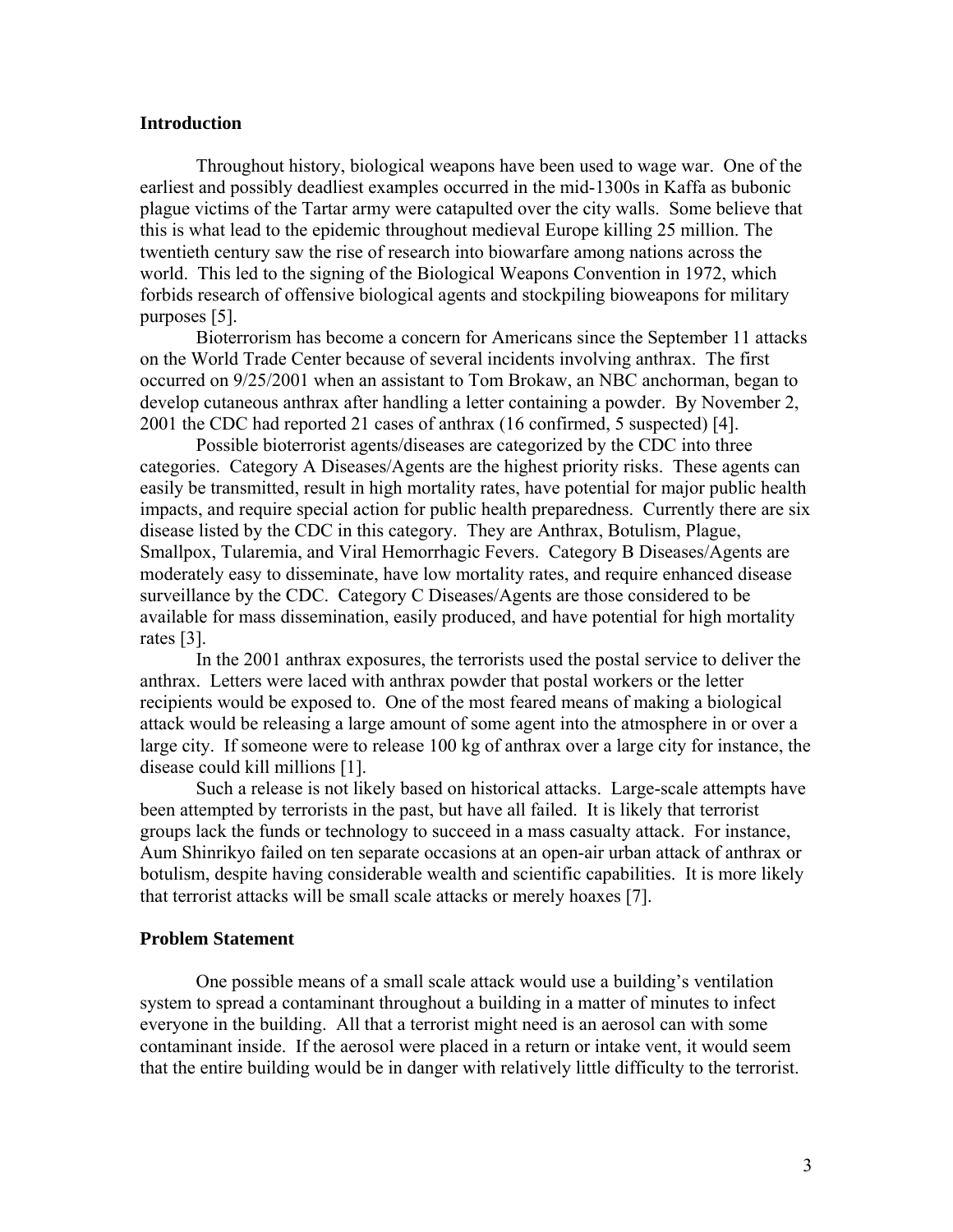The purpose of this study is to examine the effectiveness of such an attack on a generalized building and to provide a method for modeling such an attack for future buildings. The time between contaminant release and the time at which an occupant is exposed to a lethal dose will be compared for various scenarios in order to determine what factors contribute most to occupant exposure.

#### Modeling Method

In order to analyze this type of threat, airflow modeling software is required. CONTAM is an example of such software. CONTAM is a multizone indoor air quality and ventilation analysis computer program capable of determining airflows contaminant concentrations and personal exposures. Using CONTAM, the movement of a bioagent through a building can be predicted by knowing the building's layout and ventilation system.

 The first step in using CONTAM is to draw a sketch of the building to be analyzed including all walls, ducts, and airflow paths (windows, doors, wall leakages, cracks, etc.). Next the elements of the sketch are defined in the program. For example, the dimensions of vents, fan flow curves, and zone sizes are all inputted. Next, information on any contaminants are inputted along with the location and method of entering the building. Finally, the program is ready to analyze the airflow for the building using a number of available simulation methods.

For this study, a simple building was sketched to model several different scenarios. The building is two stories tall; both floors have a large open space meant to represent a cubicle area; along two opposite sides of the building on each floor are smaller rooms representing offices. Below, the CONTAM sketches for each floor are shown in Figure 1. A description of icons on the sketch is given in Appendix A, and details of the specifications used for this project are given in Appendix B.



Figure 1. CONTAM building sketch

 For the scenarios, a burst contaminant source was placed in a first floor office (location A) and a first floor maintenance room (location B). The source would burst 0.4 kg of an aerosol contaminant into the model at 10:00 AM. Simulations were run with all of the doors in the building open and closed and exposure results were calculated in an office (locations 1,2) and in the cubicle area (locations 3,4) on each floor, giving a total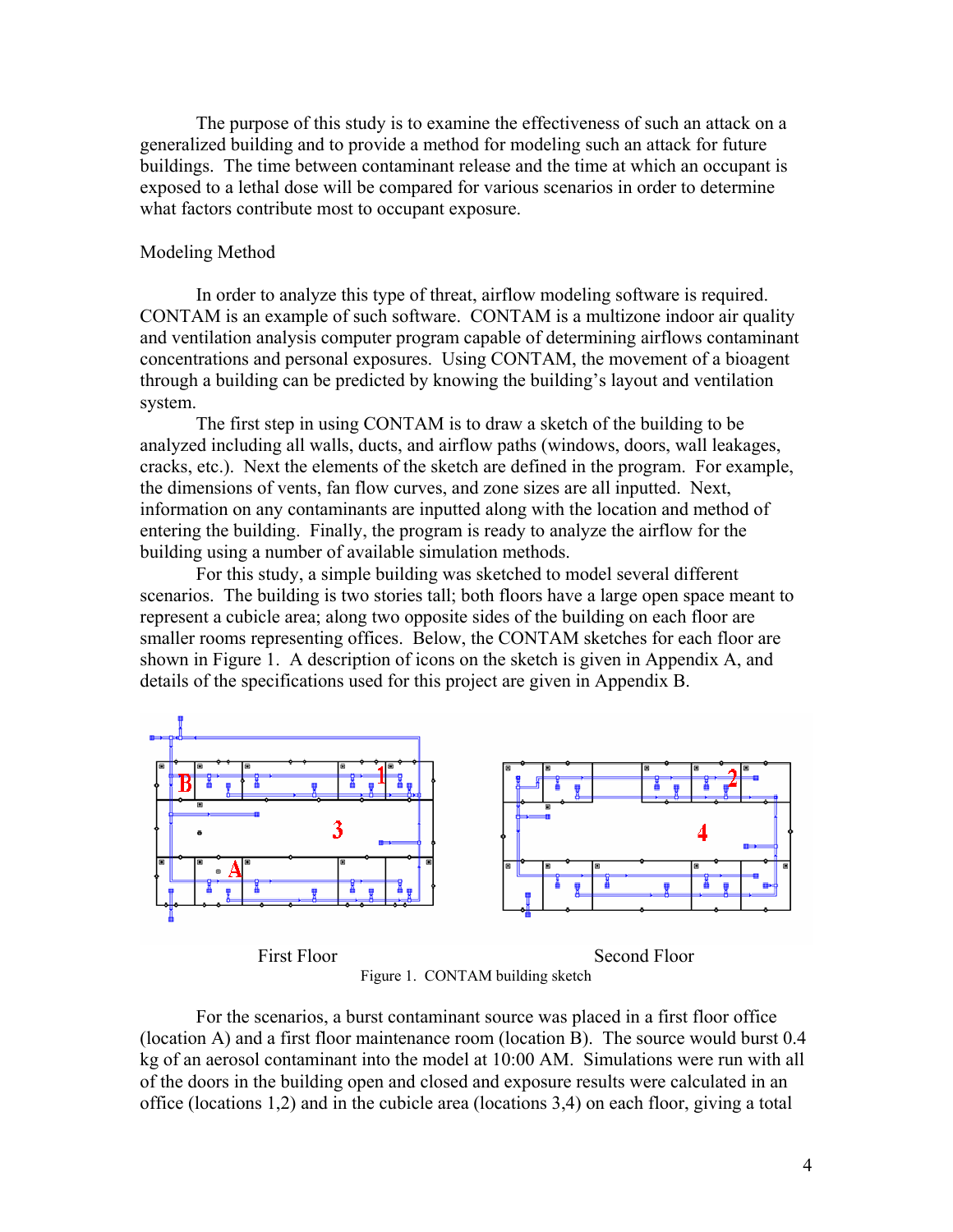of sixteen scenarios. The burst source is representative of and aerosoled release of an agent. The office was chosen to represent a release location with full ventilation whereas the maintenance room has no ventilation.

 CONTAM exports results for contaminant concentrations for every zone for each time step set for the simulation. Five second increments were used for these simulations, although it was discovered after running the scenarios and calculating all the data that smaller increments should have been used. To determine exposure for a person in each room, Microsoft Excel was used to integrate the data numerically. These calculations were based on an inhalation rate of 20  $\text{m}^3/\text{day}$ , and an LD50 of 0.01 micrograms.

 The LD50 value chosen is calculated for Inhalation Anthrax from the low end of the University of Alabama, Birmingham's LD50 estimate of a 10,000-20,000 spores [2] and Ed Lake's concentration estimate of one trillion spores per gram [6]. For the calculations, a 1% solution was assumed for the aerosol device, so the times until lethal exposure were based on 1 microgram of aerosol exposure. The value of 20  $\text{m}^3/\text{day}$  was averaged from values used in several sources ranging from 15  $\text{m}^3/\text{day}$  to 24  $\text{m}^3/\text{day}$ . For future use of this type of simulation, more precise values for particular LD50's and inhalation rates may be applied, but for the purpose of comparing exposure factors, these estimates will suffice.

#### **Results and Discussion**

 Below is a table of the resulting times until lethal exposure for each of the sixteen scenarios. The table is organized based on where the contaminant was released (Office or Maintenance), where exposure was calculated for an occupant  $(1<sup>st</sup>$  Floor Office, etc) and whether the doors in the building were open or closed. The data is listed in mm:ss format.

|             |                    | Exposure Location |                              |                                |        |                              |        |                                |        |
|-------------|--------------------|-------------------|------------------------------|--------------------------------|--------|------------------------------|--------|--------------------------------|--------|
|             |                    |                   | 1 <sup>st</sup> Floor Office | 1 <sup>st</sup> Floor Cubicles |        | 2 <sup>nd</sup> Floor Office |        | 2 <sup>nd</sup> Floor Cubicles |        |
|             | Doors Open/Closed: | <b>Dpen</b>       | Closed                       | Open                           | Closed | Open                         | Closed | Open                           | Closed |
| Contaminant | Office             | 00:40             | 00:35                        | 00:05                          | 00:10  | 00:55                        | 00:40  | 1:25                           | 01:05  |
| Origin      | Maintanence        | 04:40             | 06:10                        | 00:45                          | 00:55  | 08:35                        | 08:05  | 12:35                          | 14:45  |

Table 1. Time to Lethal Exposure (mm:ss)

For each room, the contaminant level and exposure level had similarly shaped graphs as functions of time. A sample set of graphs is given below for the scenario in which the contaminant originates in a first floor office, doors are open, and exposure is measured in the first floor cubicle area, and for the scenario in which the contaminant originates in the first floor maintenance room with same exposure location. These graphs however are given over a much larger time range than the time to lethal exposure. Graphs for each scenario studied are listed in Appendix C. The major differences in the contaminant level graphs for different scenarios are the steepness of the initial increase and where the peak is, both in time and magnitude. The slope of the line for exposure level is proportional to the magnitude of the concentration level.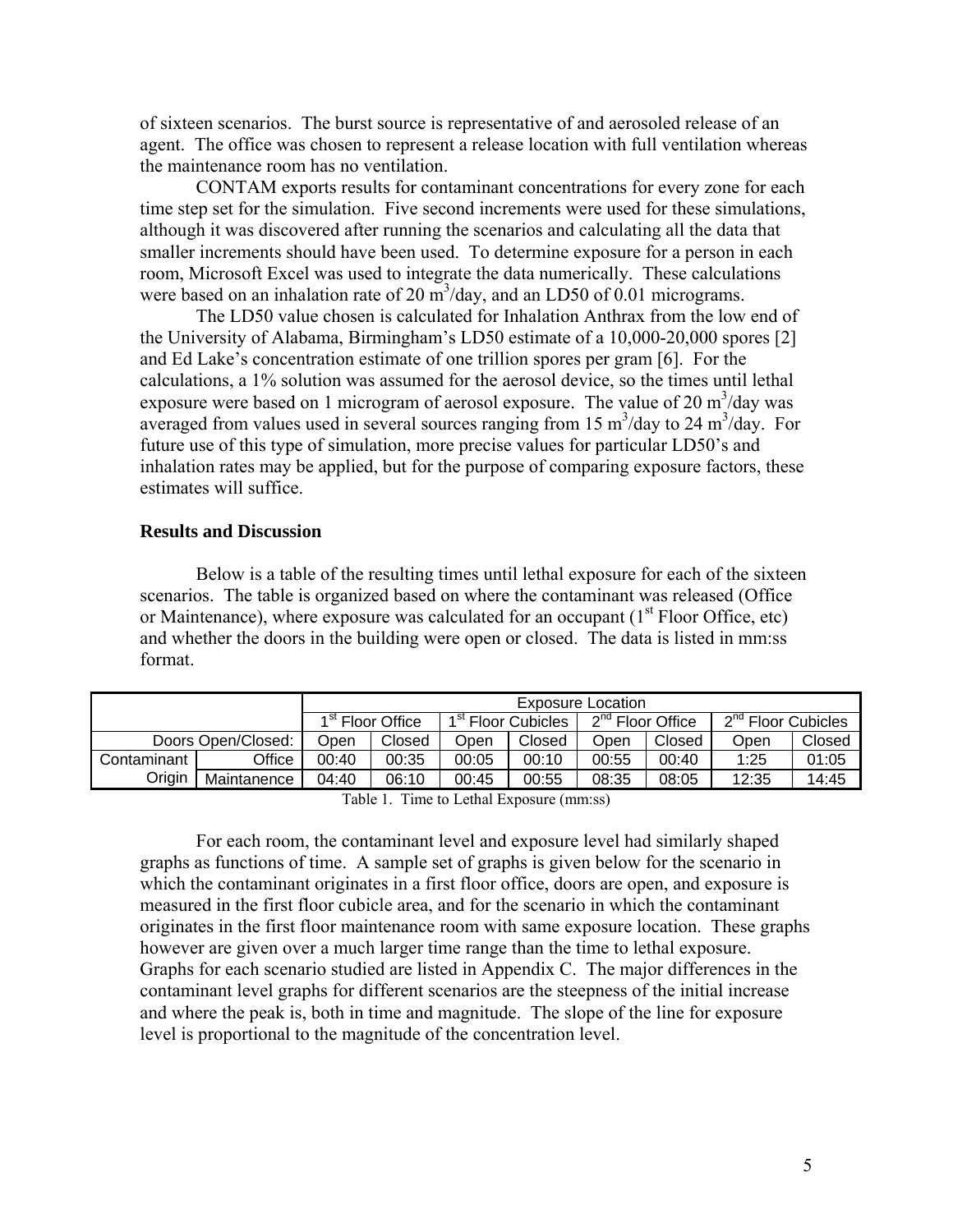

Figure 2a – 1F office to 1F Cubicles Contaminant concentration and exposure level vs. time



Figure 2b – 1F Maintenance to 1F Cubicles Contaminant concentration and exposure level vs. time

The three main factors that can be seen in this study are that of the Air Handling System (AHS), whether or not doors are open or closed, and which floor an occupant is on. The largest effect was that of the AHS, followed by the occupant's floor, and the state of the doors in the building had the least effect.

The effect of the AHS is seen by comparing exposure time between scenarios with the contaminant originating in the maintenance room with no ventilation and the office. For an exposure in the same room, it would take 5 to 14 times as long for a lethal dose to be reached when the contaminant originated in the maintenance room as compared to the office. The worst case, when originating in the maintenance room, was just 45 seconds in the adjoining cubicle area with open doors. Most cases in which the contaminant originated in the maintenance room, however, had several minutes of exposure time. This is most likely because the contaminant would have to first exit the maintenance room through relatively stagnant airflows before it could be spread through the building in the AHS. When the contaminant originated in the office, the best case for an occupant was 1:25 with exposure on the second floor.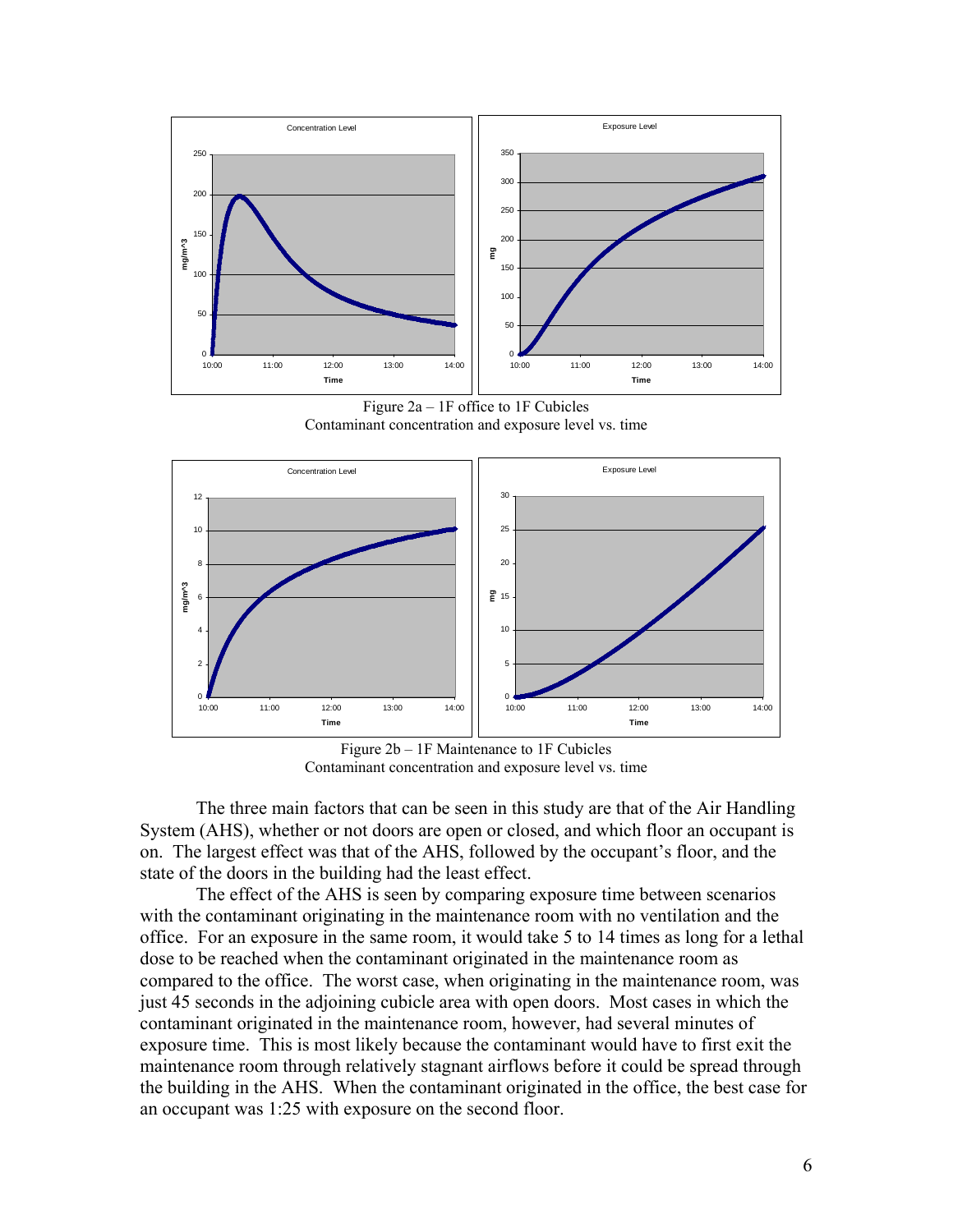The effect of the floor an occupant is located on relative to the contaminant is most noticeable in situations with the contaminant originating in the maintenance room. In the scenarios studied, it would only be beneficial to be on the second story if those situations. If the contaminant originated in an office, a person would become lethally exposed by simply traveling through the first floor cubicle area. When the contaminant originates in the maintenance room, however, the contaminant level in the cubicles is low enough that a person could breathe for a few seconds before becoming lethally exposed. The only data that seems to be out of place when comparing differences between floors is comparing the contaminant going from the maintenance room to each of the cubicle areas. Seemingly there is too great of a difference between the sets of times, but this difference would have been largely due to the AHS, as discussed above.

It would have be expected that with a contaminant originating on the first floor the exposure times on a separate floor would be nearly equal in each second floor room. In the scenarios run, however, the second floor cubicle area consistently had a longer exposure time than the second floor office room. This is suspected to be caused by unequal air circulation between the rooms. If one room has a higher air exchange rate, it would follow that the AHS would deliver a contaminant to that particular room at a higher rate as well. This fluctuation between rooms on the same floor would be different for each building modeled since it is dependent on the particular ductwork of a building.

Having open or closed doors affected the outcome the least through the sixteen scenarios. Additionally, the effect was dependent on the specific scenario. In cases where the exposure data was taken in an adjoining room to the contaminant release and in nearly every case where the contaminant originated in the maintenance room, it was better to have doors closed. When the contaminant originated in the office room, having the doors open was better in every exposure room excluding the adjoining cubicle area. This reversal is most likely because more of the contaminant escapes through an open door leaving less to enter the AHS which supplies the rest of the building.

In the cases in which having the doors closed caused a faster exposure time, the exposures were taken in rooms farther from the source than in the cases with the same origin yet having doors closed lengthened the time. This is most likely because when the doors are closed, more of the contaminant is forced through the AHS and so it spreads through the building more evenly, whereas if the doors are open, some of the contaminant would travel through the doorway, leaving less to enter the AHS. This would cause rooms close to the origin to get to a lethal exposure level sooner and rooms far from the origin to get to the same level slower if doors were open.

#### **Conclusions and Recommendations**

In the event of an attack on a building similar to the one sketched in this study, it is clear that any AHS should be shutoff as soon as a threat is discovered, although the threat would need to be detected virtually immediately. With the AHS on occupants of a building would have only seconds before being lethally infected by an agent. Occupants should evacuate the building immediately, and in this scenario, should attempt to breath as little as possible while evacuating. Traveling through the room with the highest contamination (barring the contaminant's origin) would not expose a person to the LD50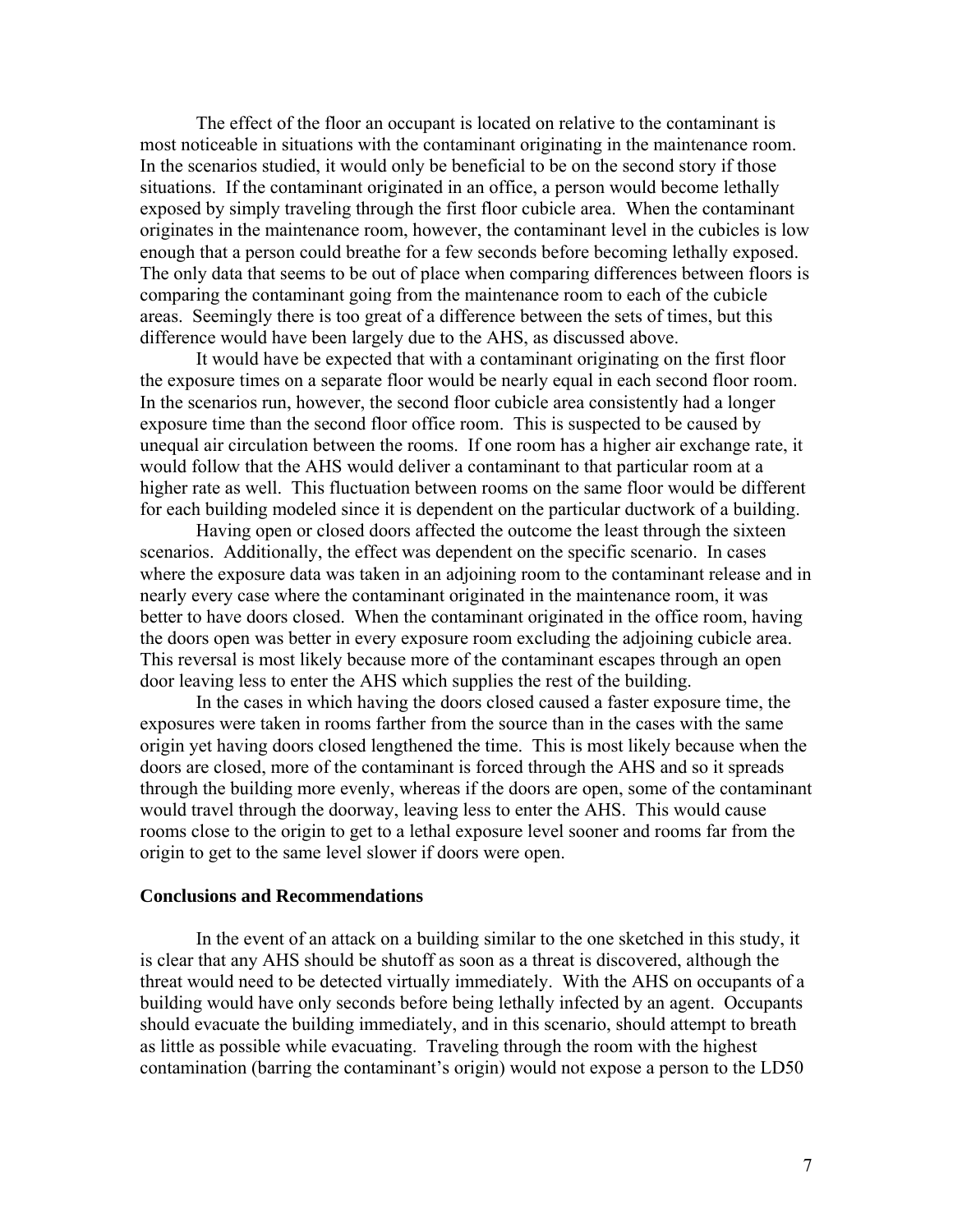immediately. This is because the exposure times calculated in this study reflect a summed exposure amount, not a time at which one breath of air would be fatal.

For the initial simulations and calculations, the wrong value for the LD50 of anthrax was calculated to be 0.1 mg which put the lethal exposure times between 10 minutes and 6 hours. With these times, the assumption that air inside each zone is evenly mixed is a valid enough assumption. However, with the corrected LD50 and times on the order of seconds, this assumption most likely introduces some significant error. For instance contaminant through an office door to the cubicle area would not immediately expose everyone in the cubicle area to a lethal dose, but would take time to spread through the room. The contaminant entering from the AHS would be close to evenly mixed throughout the area, however, so it is difficult to say exactly how much time people have in that room.

Also, the LD50 for other bioterrorist agents may be much larger than anthrax, which would lengthen the exposure times. More agents should be considered for future studies, but for the purpose of studying the factors in a contaminant's flow through a building, studying only anthrax was sufficient.

Many effects that were not considered in this study could still be studied with CONTAM. These include the effects of outside windows, shutting off an AHS after release of an agent, filters and filter efficiencies, multiple AHS buildings, etc. To be fully prepared for the type of bioterrorist attack examined in this study, a model of a specific building should be made, and multiple scenarios should be run for that particular building to determine what procedures will minimize the occupants exposures.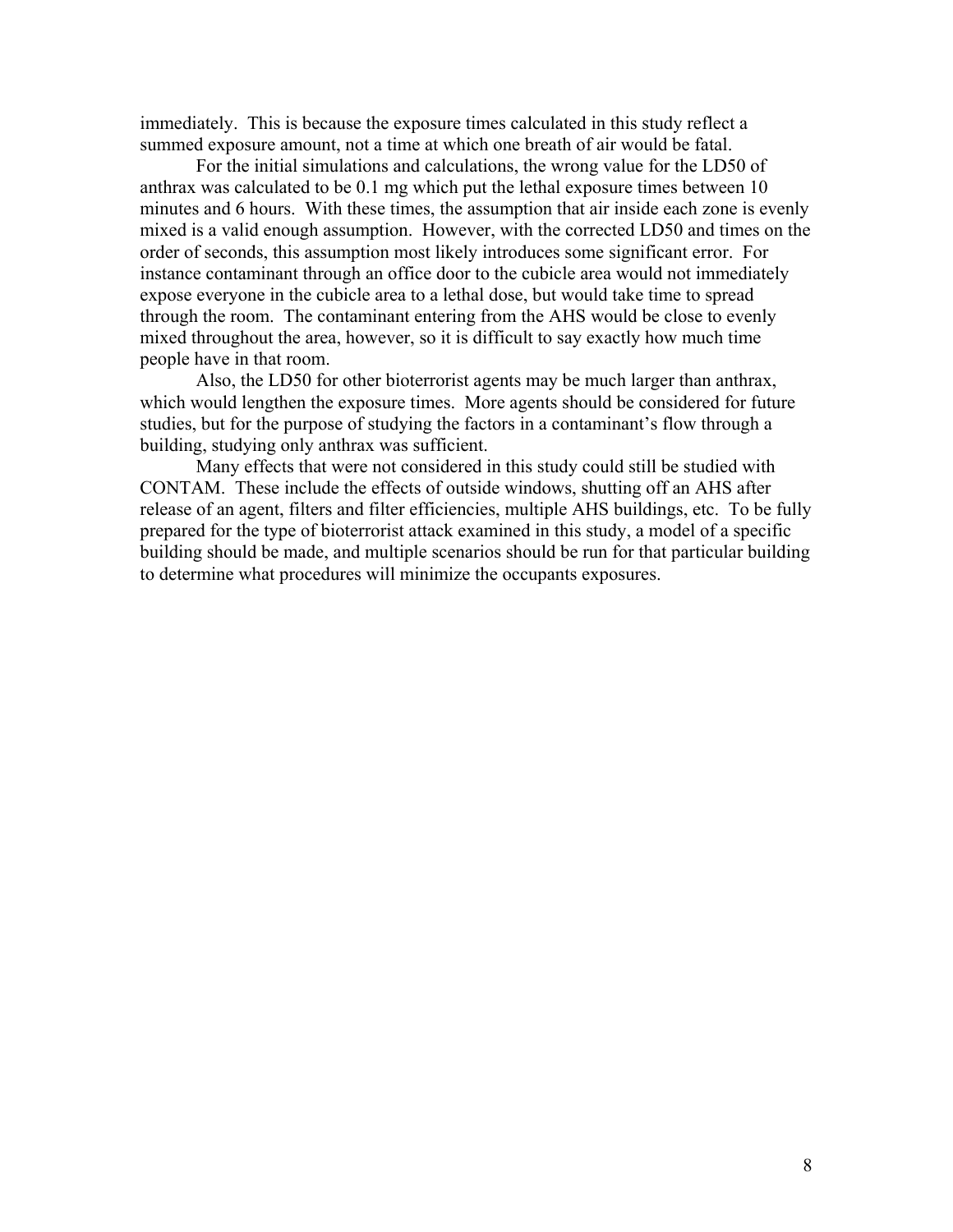### **Works Cited**

- 1. "Anthrax." NMS Bio-Defense. <http://www.nmsbiodefense.com/hazards/bio\_anthrax.htm>
- 2. "Anthrax Summary." AUB Bioterrorism. Accessed 24 Apr. 2007. <http://www.bioterrorism.uab.edu/CatagoryA/Anthrax/summary.asp>
- 3. "Bioterrorism Agents/Diseases (by Category)." Centers for Disease Control and Perparedness. <http://www.bt.cdc.gov/agent/agentlist-category.asp>
- 4. "History of Bioterrorism; A chronological History of Bioterrorism and Biowarfare Throughout the Ages." Biological Terrorism Response Manual. <http://www.bioterry.com/HistoryBioTerr.html>
- 5. "History of Biowarfare and Bioterrorism." Arizona Department of Public Health Services. <http://www.azdhs.gov/phs/edc/edrp/es/bthistor2.htm>
- 6. Lake, Ed. "Were the Anthrax Spores Coated with Silica or Not?" 8 Dec 2003. rev. 17 Aug 2004. online. <http://www.anthraxinvestigation.com/coatings.html>
- 7. Tucker, Jonathan B. "Historical Trends Related to Bioterrorism: An Empirical Analysis." Emerging Infectious Diseases. Volume 5. Number 4. Centers for Disease Control and Preparedness. <http://www.cdc.gov/ncidod/eid/vol5no4/tucker.htm>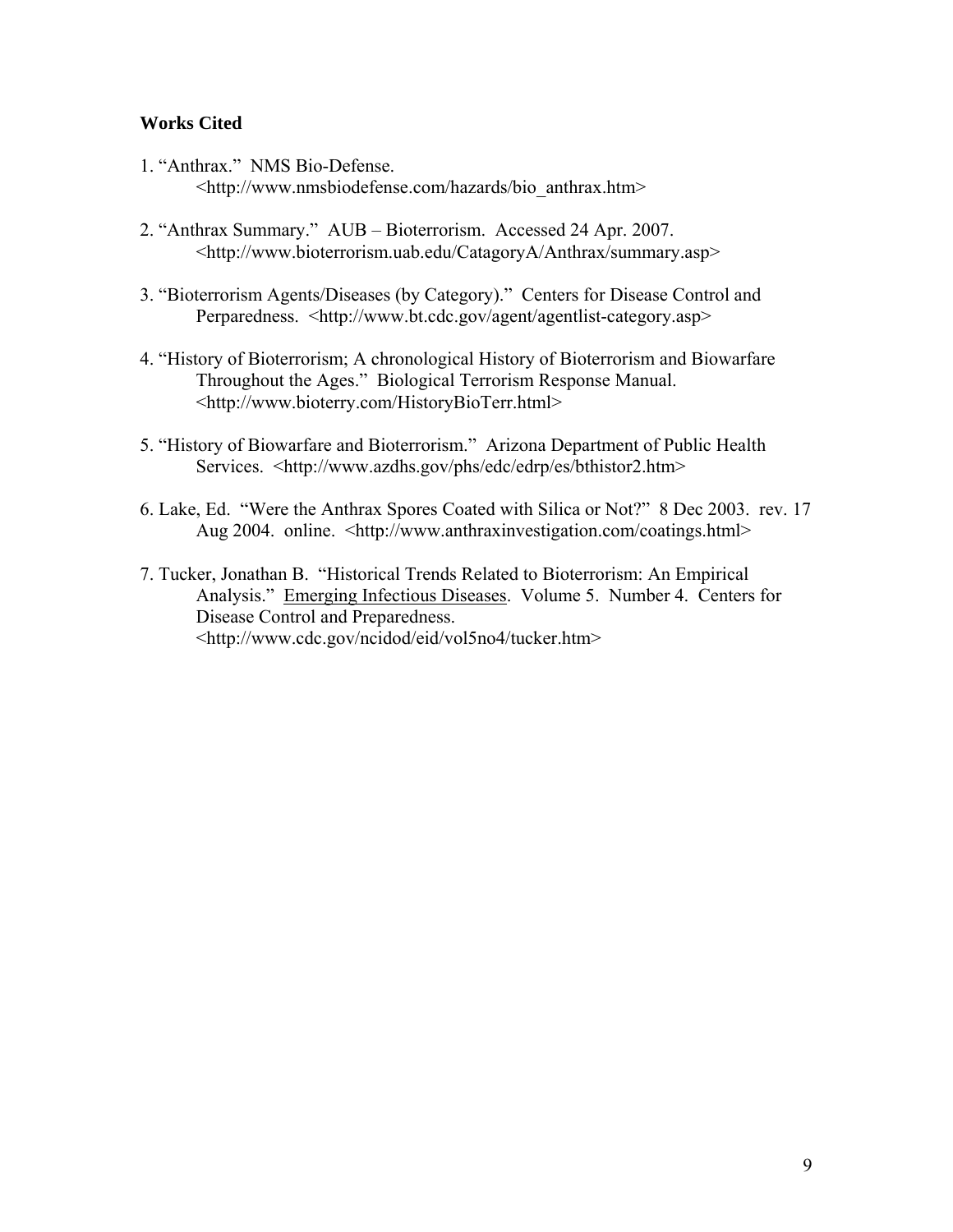### **Appendix A. CONTAM Symbols**

|   | Zone Icon                 |  |
|---|---------------------------|--|
|   | <b>Airflow Path</b>       |  |
| Θ | <b>Contaminant Source</b> |  |
|   | Ducts                     |  |
|   | Air Vent                  |  |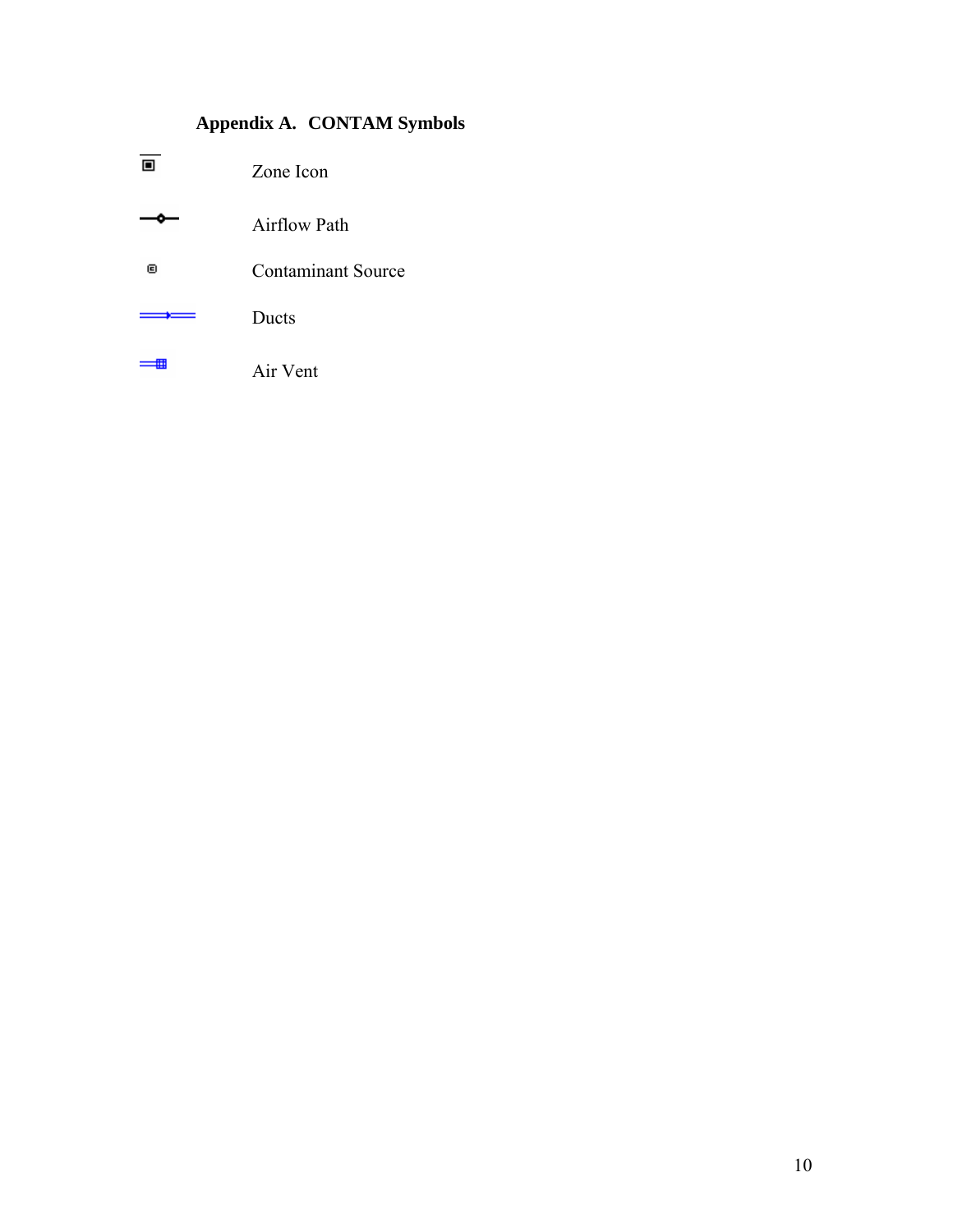#### **Appendix B. Building Details and Specifications**

#### Closed Door

 Type: One-way flow using powerlaw Formula: Leakage area data (per item) Leakage area per item:  $102 \text{ cm}^2$ Reference Pressure drop: 37.5 Pa Discharge coefficient: 1 Flow exponent: 0.5

#### Open Door

 Type: Two-way flow Formula: One-opening Height: 2.1 m Width: 0.9 m Minimum delta T for 2-way flow: 0.01 C Discharge coefficient: 0.78 Exponent: 0.5

Exterior Wall (one path connecting each wall section on East and West side)

 Type: One-way flow using powerlaw Leakage area data (per unit area) Leakage area per unit area:  $4.1 \text{ cm}^2/\text{m}^2$ Reference Pressure drop: 4 Pa Discharge coefficient: 1 Flow exponent: 0.65

Exterior Wall (one path connecting each wall section on North and South side) Type: One-way flow using powerlaw Formula: Leakage area data (per unit area) Leakage area per unit area:  $1.14 \text{ cm}^2/\text{m}^2$ Reference Pressure drop: 4 Pa Discharge coefficient: 1 Flow exponent: 0.65

Window (one path on each wall section on North and South side) Type: One-way flow using powerlaw Formula: Leakage area data (per unit length) Leakage area per unit length:  $0.65$  cm<sup>2</sup>/m Reference Pressure drop: 4 pa Discharge coefficient: 1 Flow exponent: 0.65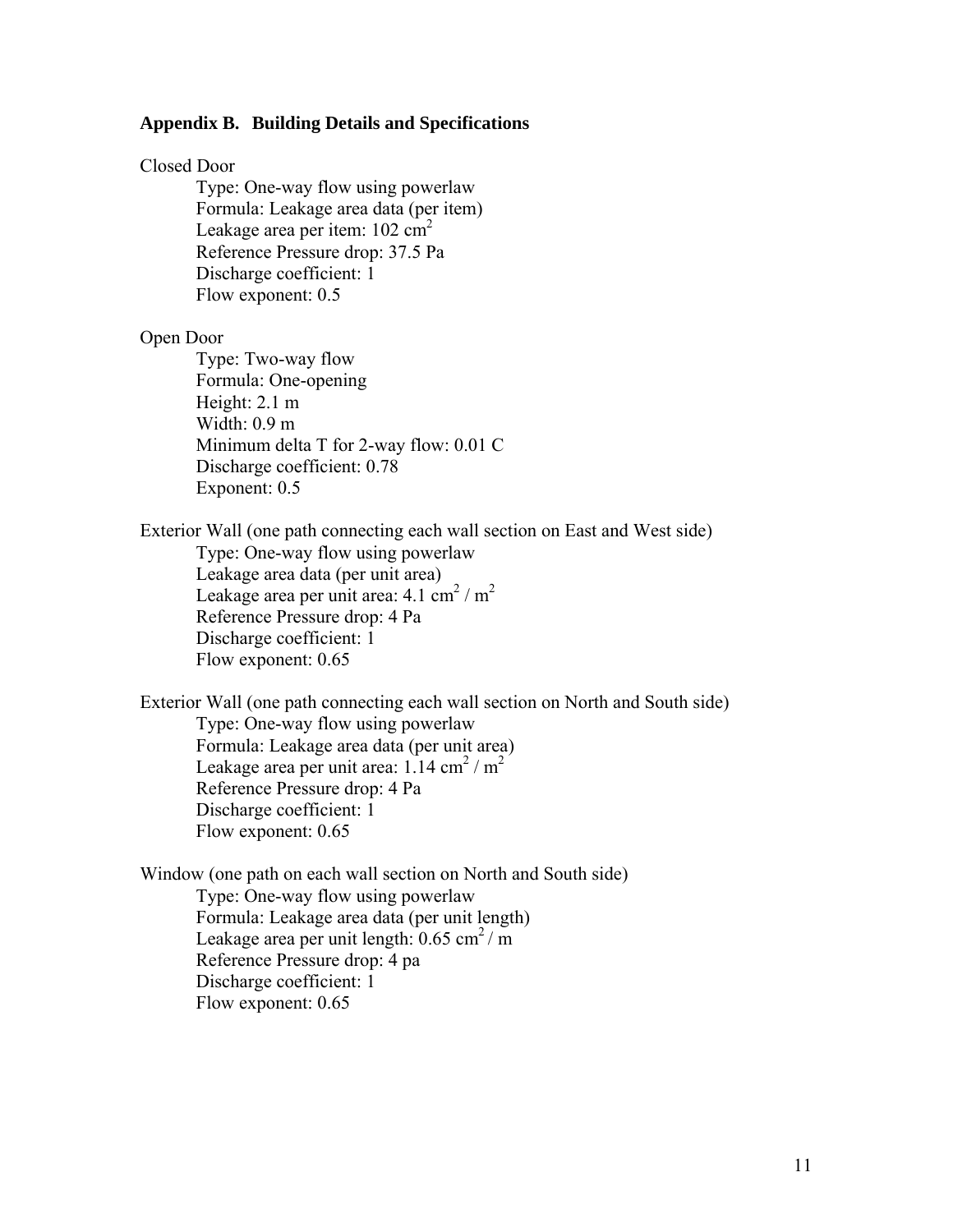Zones Floor Areas Offices/Maintenance/Bathroom: 400 ft2 Lobby/Executive office:  $800 \text{ ft}^2$ Cubicles:  $2400 \text{ ft}^2$ 

Main AHS Supply Fan

 Type: Fan element Formula: Cubic polynomial fit Cut-off ratio: 0.1 Equivalent orifice area:  $0.75 \text{ ft}^2$  Shape: circle Diameter: 15 in Leakage rate: 0.0075 L/s/m2 At dP static of 1 Pa Leakage class: 7.5 Sl

Fan Curve Data

| Flow rate (scfm) | Pressure Rise (Pa) | Revised dP |
|------------------|--------------------|------------|
|                  |                    |            |
| 000              |                    |            |
| 3000             |                    |            |
|                  |                    |            |

Main AHS Return Fan

 Type: Fan element Formula: Cubic polynomial fit Cut-off ratio: 0.1 Equivalent orifice area:  $0.75 \text{ ft}^2$  Shape: circle Diameter: 12 in Leakage rate: 0.0075 L/s/m2 At dP static of 1 Pa Leakage class: 7.5 Sl

|  | Fan Curve Data |  |
|--|----------------|--|
|--|----------------|--|

| Flow rate (scfm) | Pressure Rise (Pa) | Revised dP |  |  |  |
|------------------|--------------------|------------|--|--|--|
|                  |                    |            |  |  |  |
| 900              |                    |            |  |  |  |
| 2500             |                    |            |  |  |  |
| 3600             |                    |            |  |  |  |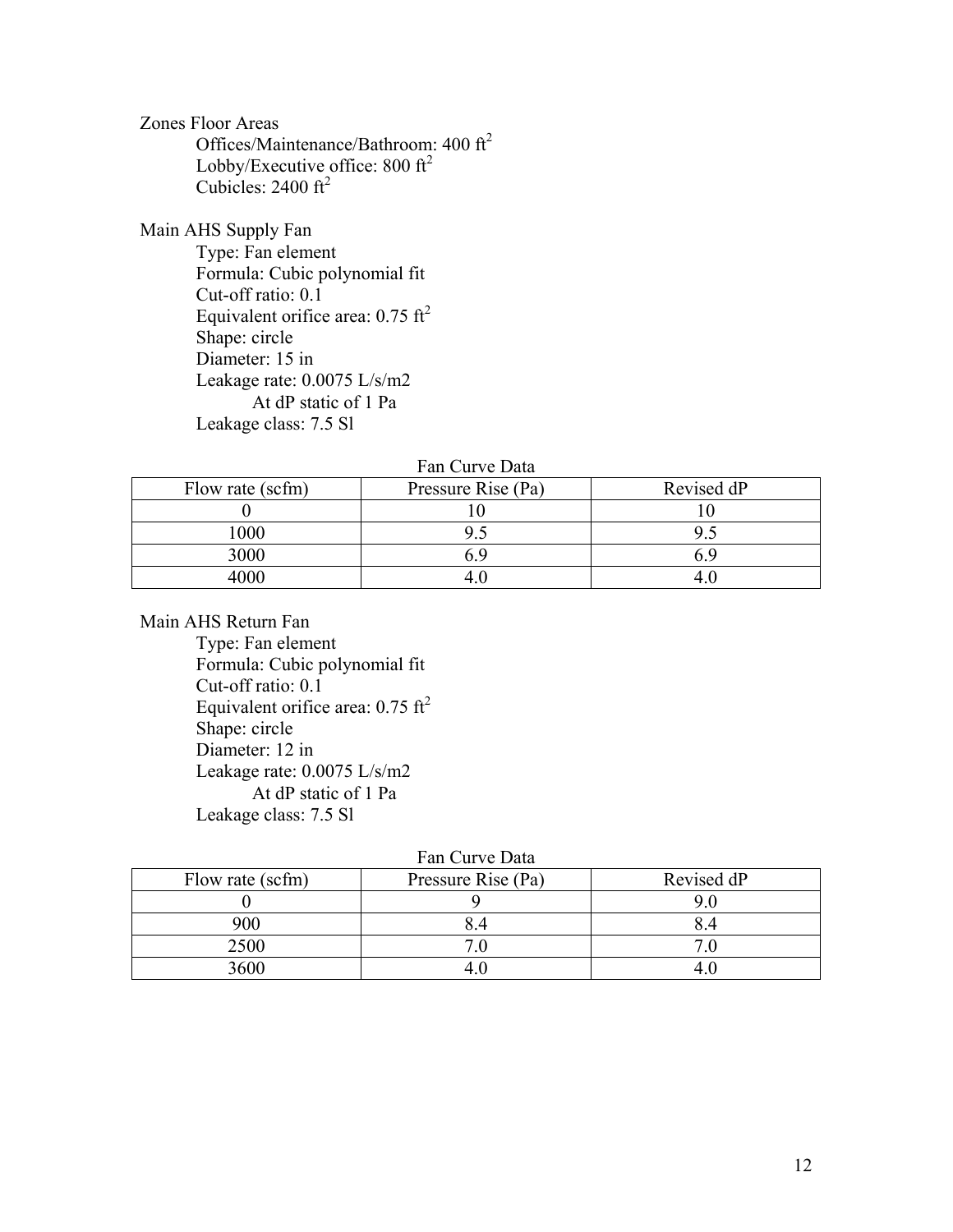Main AHS Return Exhaust Fan (Vents return air to surroundings) Type: Fan element Formula: Cubic polynomial fit Cut-off ratio: 0.1 Equivalent orifice area:  $0.75 \text{ ft}^2$  Shape: circle Diameter: 12 in Leakage rate: 0.0075 L/s/m2 At dP static of 1 Pa Leakage class: 7.5 Sl

#### Fan Curve Data

| Flow rate (scfm) | Pressure Rise (Pa) | Revised dP |
|------------------|--------------------|------------|
|                  |                    |            |
|                  |                    |            |
| 80               |                    |            |
|                  |                    |            |

Bathroom Exhaust Fan

 Type: Fan element Formula: Cubic polynomial fit Cut-off ratio: 0.1 Equivalent orifice area:  $0.75 \text{ ft}^2$  Shape: circle Diameter: 8 in Leakage rate: 0.0001 L/s/m2 At dP static of 1 Pa Leakage class: 0.1 Sl

#### Fan Curve Data

| Flow rate (scfm) | Pressure Rise (Pa) | Revised dP |
|------------------|--------------------|------------|
|                  |                    |            |
|                  |                    |            |
|                  |                    |            |
|                  |                    |            |

#### Ductwork

 Type: Darcy-Colebrook resistance Roughness: 0.15 mm Shape: circle Diameter: 15, 12, 10 in. Leakage rate: 0.0075 L/s/m2 At dP static of 1 Pa Leakage class: 7.5 Sl Length: depends on segment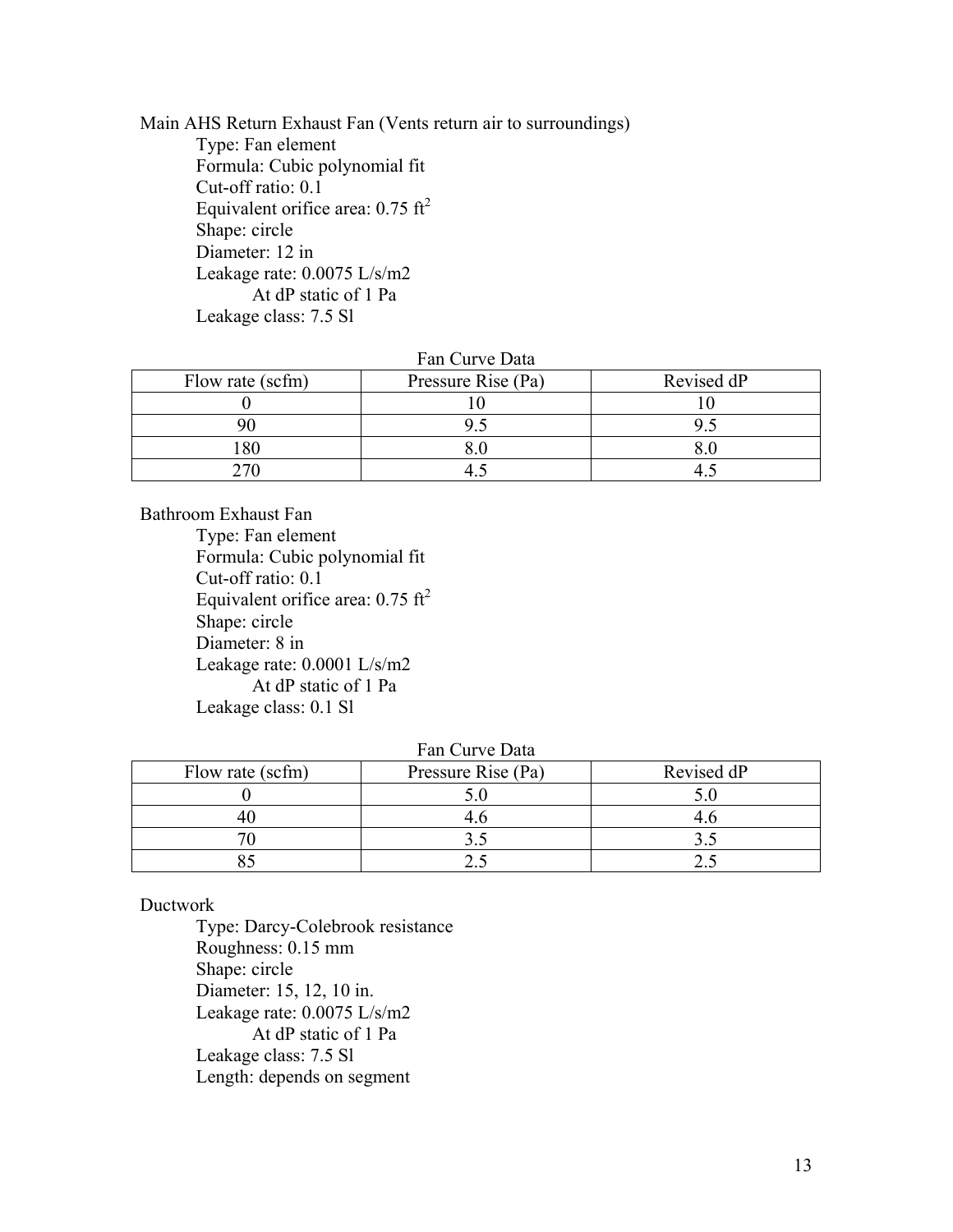### Contaminant Data Molecular Weight: 18 kg/kmol Diffusion Coefficient: 2E-5 m2/s Mean Diameter: 3 μm Effective Density: 70.74 g/cm3 Specific Heat: 0 Decay Rate: 0

Default Concentration: 0 Trace Contaminant: Trace

Use in Simulation: Use

### Contaminant Source

 Model: Burst Source Model Formula:  $S(t) = Mass$  Mass Added to Zone: 0.4 kg Release Time: 10:00:00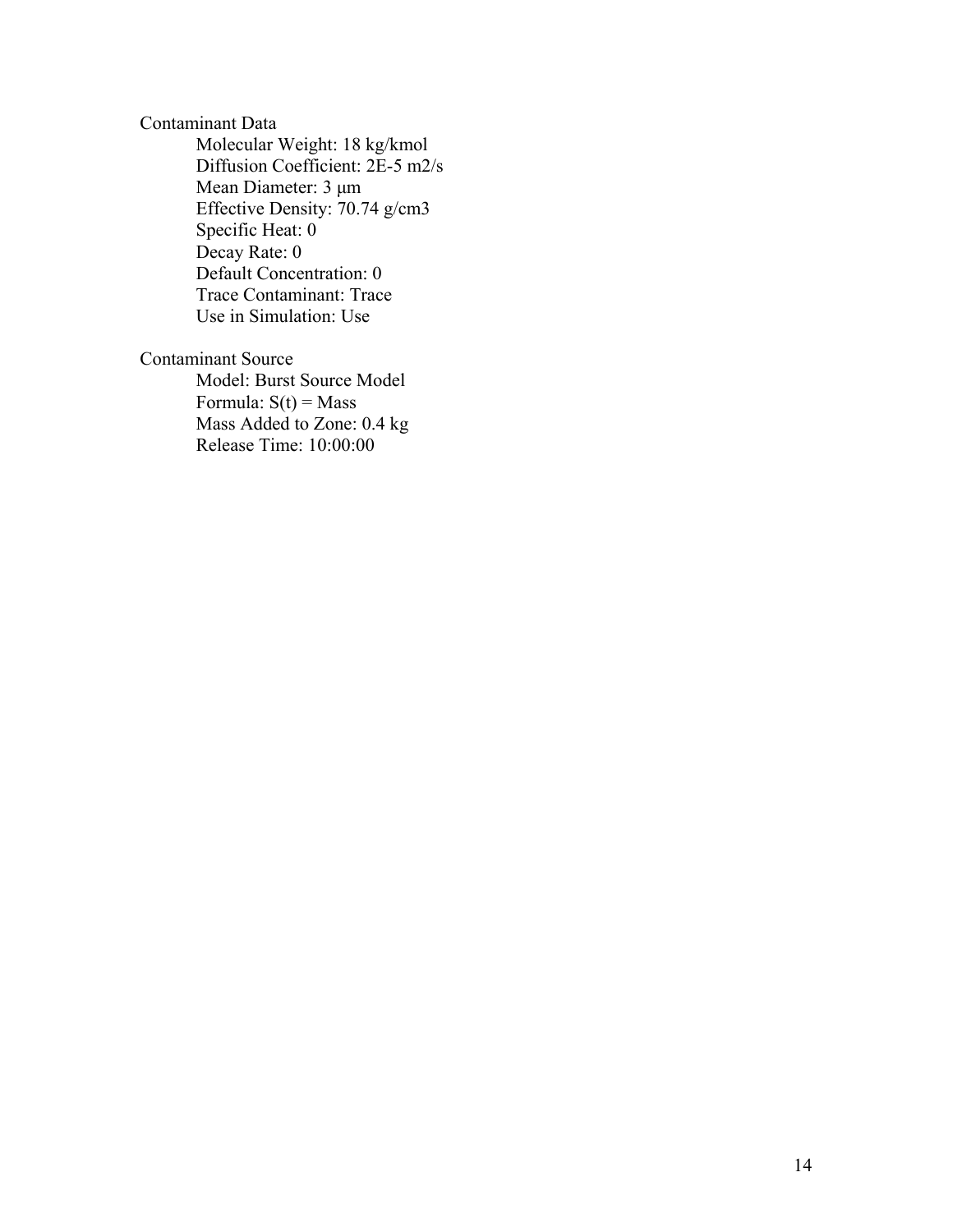### **Appendix C – Results Graphs**

1. Origin: 1<sup>st</sup> floor office Exposure: 1<sup>st</sup> floor cubicles Doors Closed



2. Origin: 1<sup>st</sup> floor office Exposure: 1<sup>st</sup> floor cubicles Doors Open

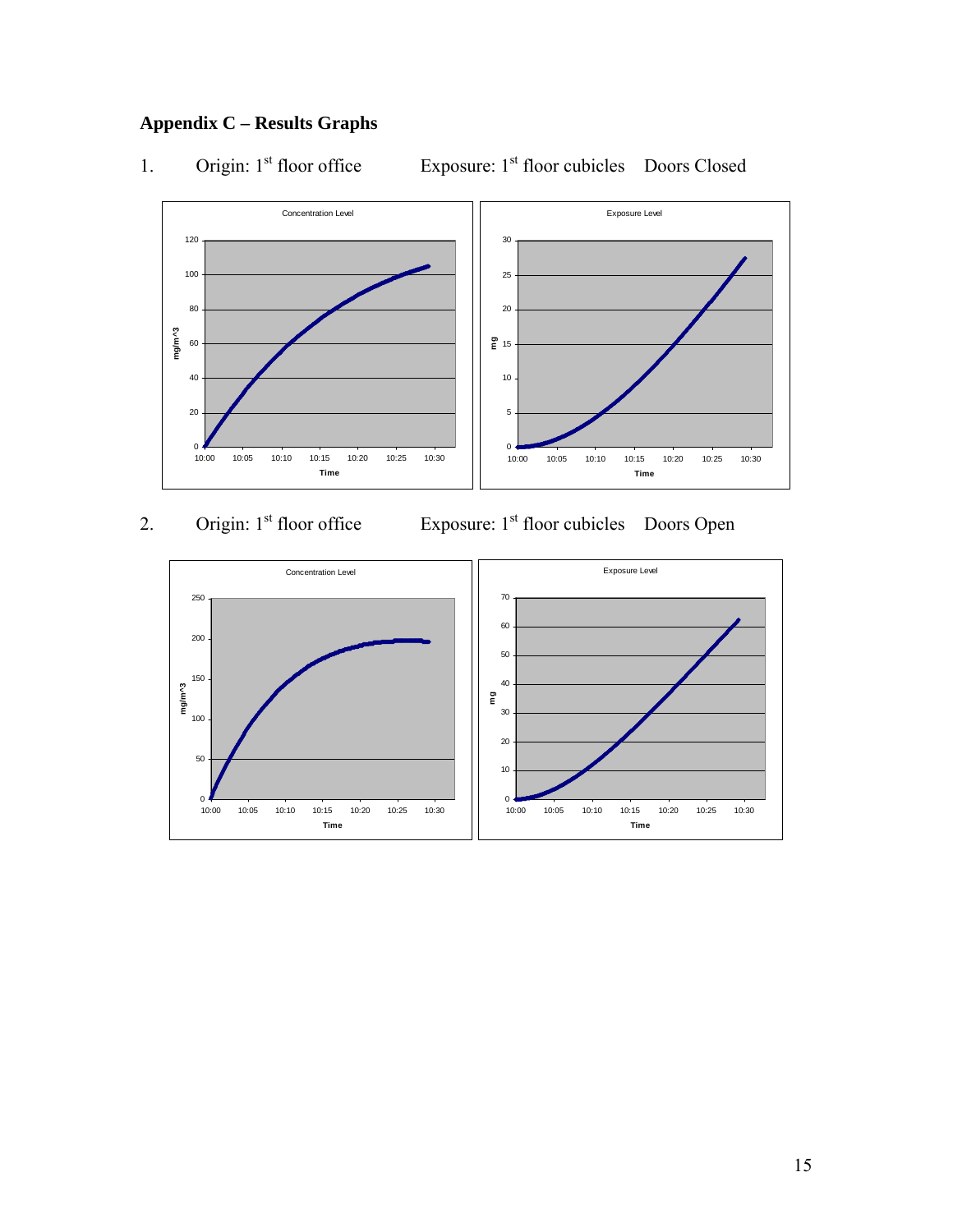

# 3. Origin: 1<sup>st</sup> floor office Exposure: 1<sup>st</sup> floor office Doors Closed

4. Origin: 1<sup>st</sup> floor office Exposure: 1<sup>st</sup> floor office Doors Open



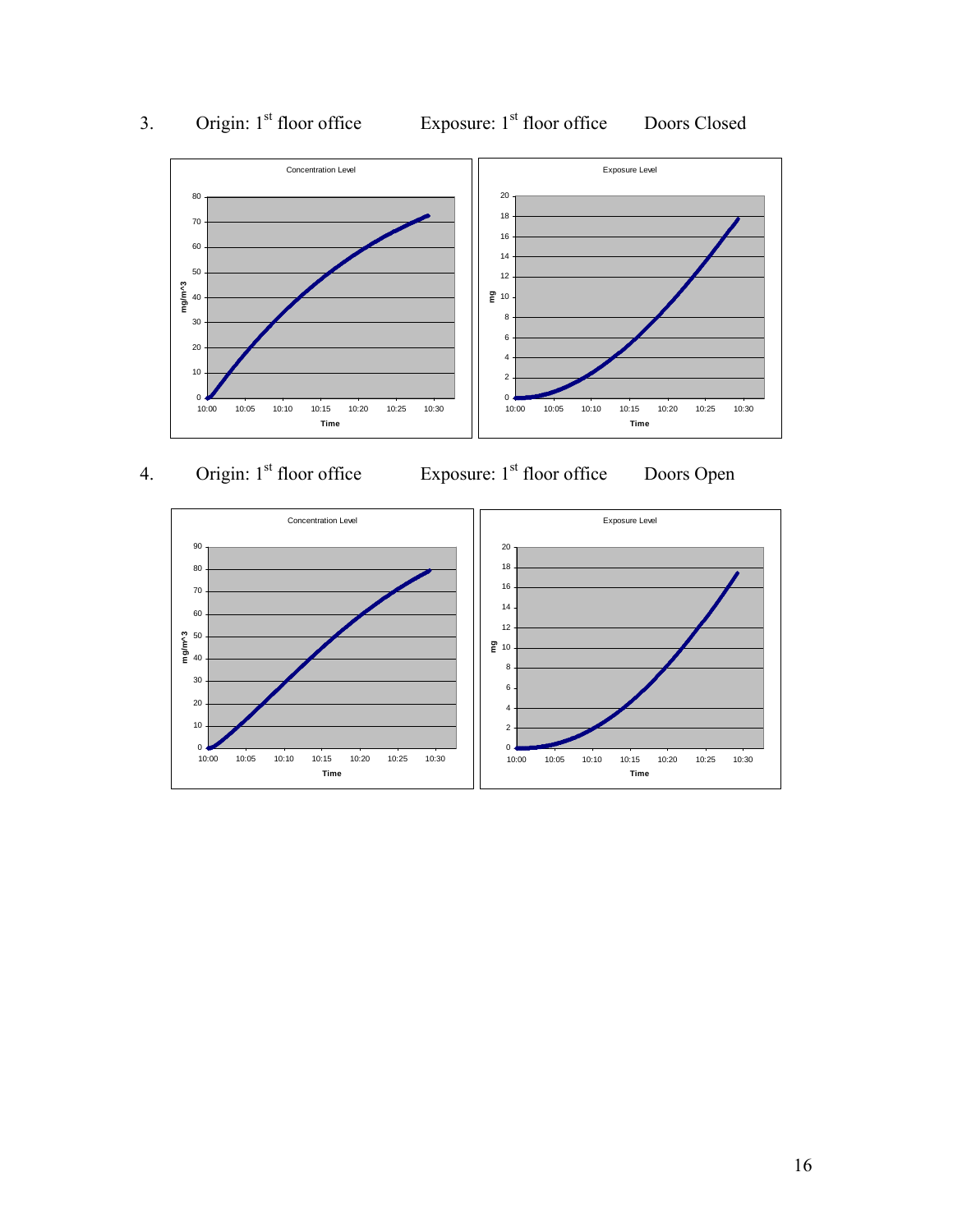

# 5. Origin: 1<sup>st</sup> floor office Exposure: 2<sup>nd</sup> floor cubicles Doors Closed

6. Origin: 1<sup>st</sup> floor office Exposure: 2<sup>nd</sup> floor cubicles Doors Open

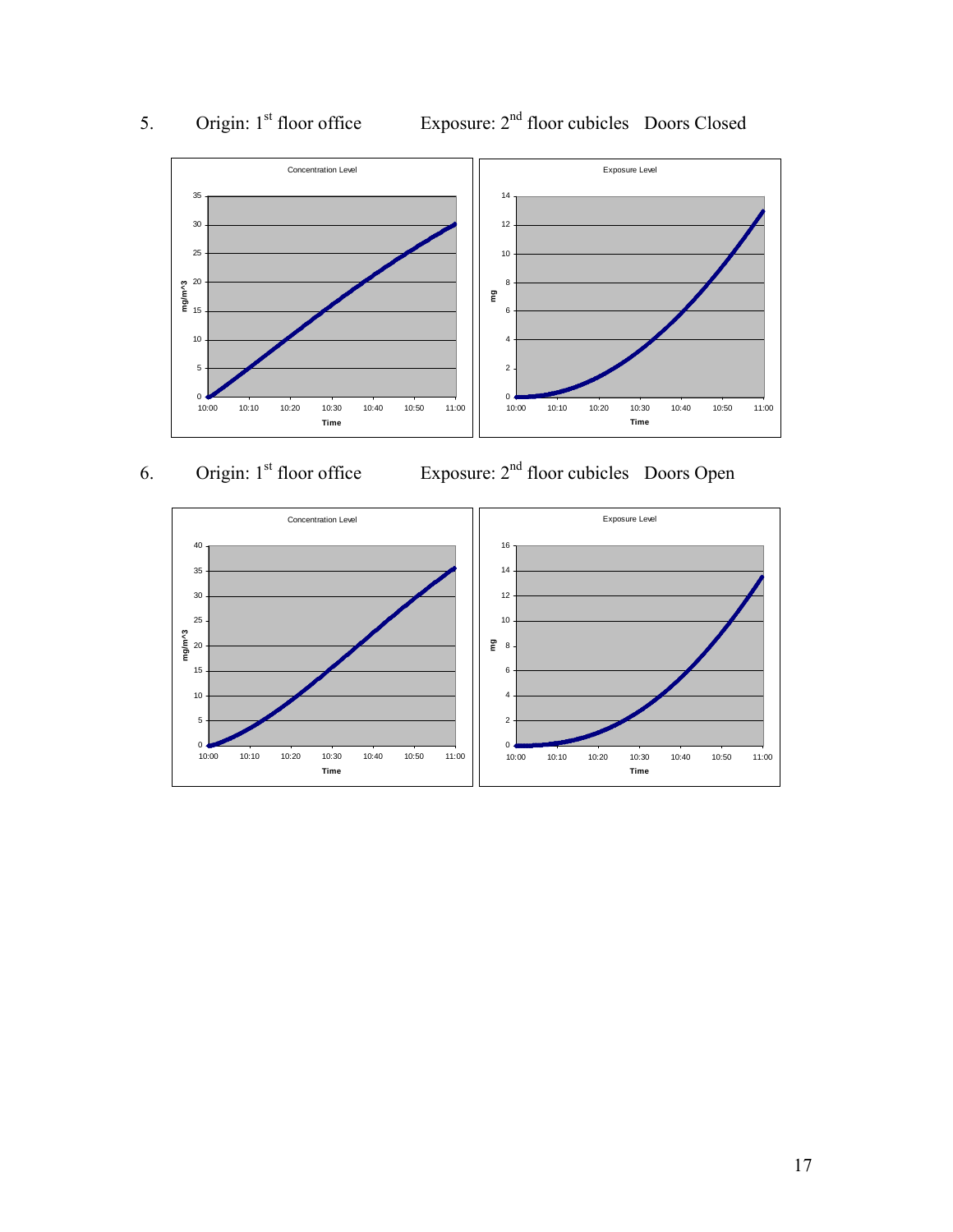

# 7. Origin: 1<sup>st</sup> floor office Exposure: 2<sup>nd</sup> floor office Doors Closed

8. Origin: 1<sup>st</sup> floor office Exposure: 2<sup>nd</sup> floor office Doors Open

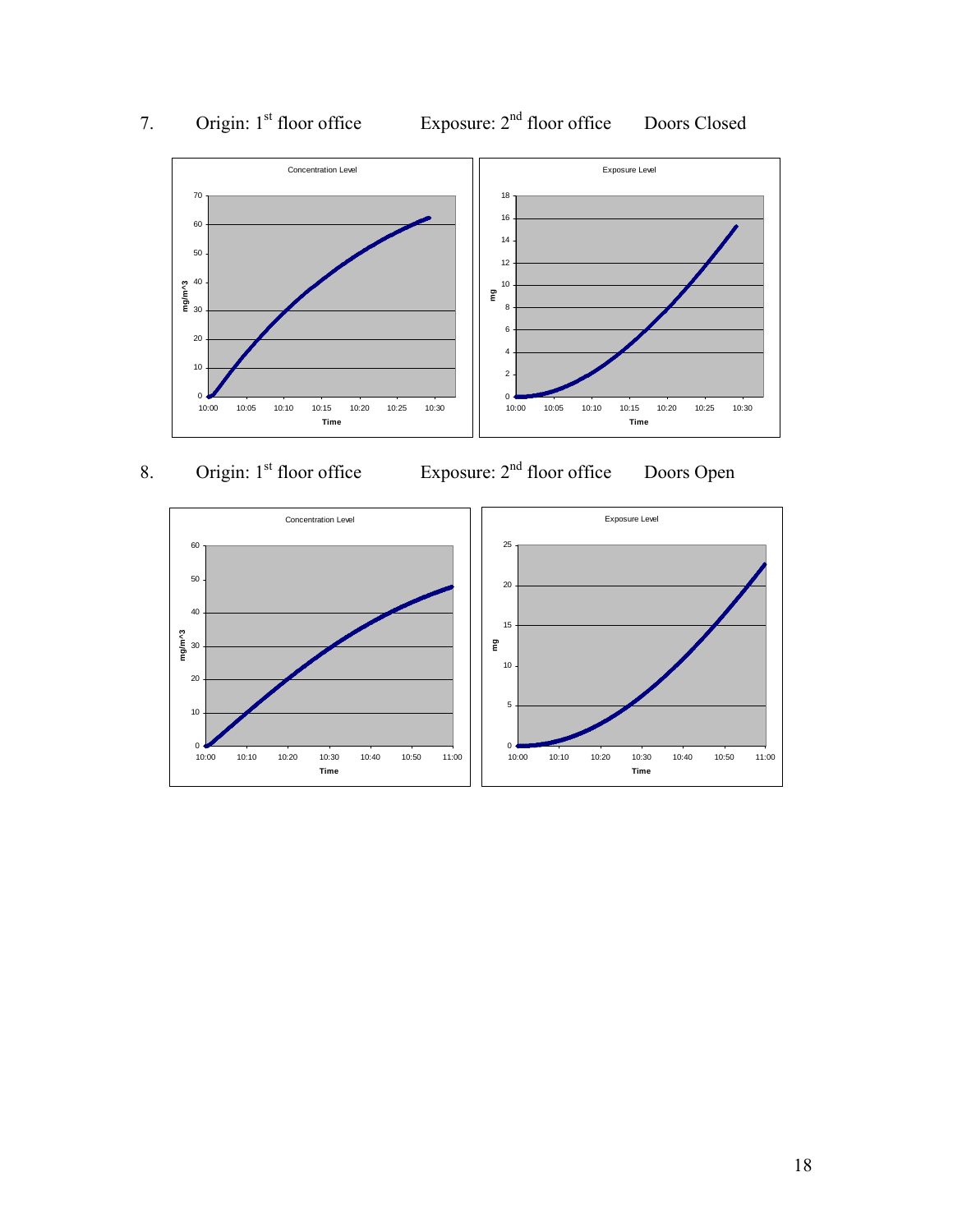

10:00 10:30 11:00 11:30 12:00 12:30 13:00 **Time**

# 9. Origin: 1<sup>st</sup> Floor Maintenance Exposure: 1F cubicles Doors Closed

10:00 10:30 11:00 11:30 12:00 12:30 13:00 **Time**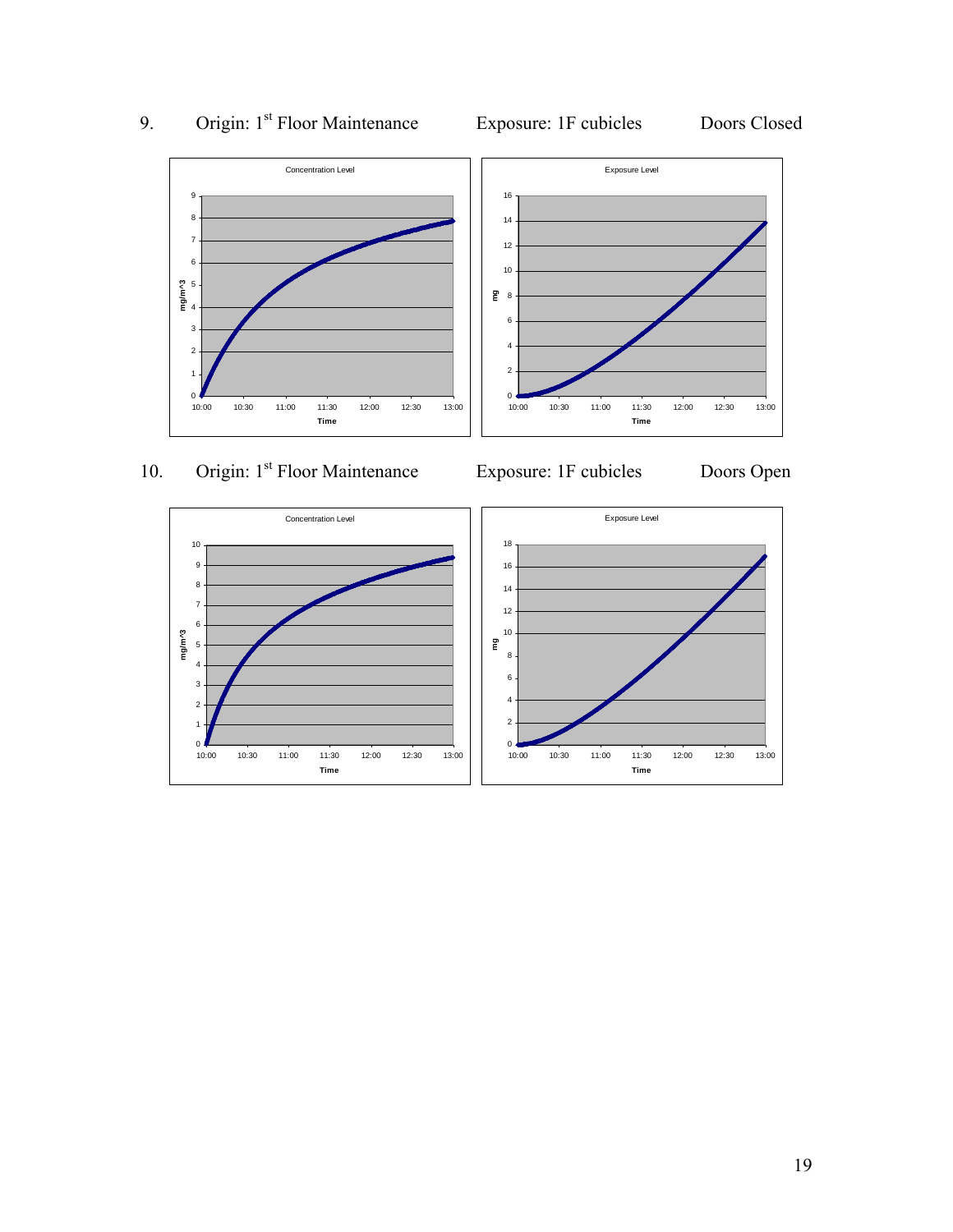

11. Origin: 1<sup>st</sup> Floor Maintenance Exposure: 1F office Doors Closed

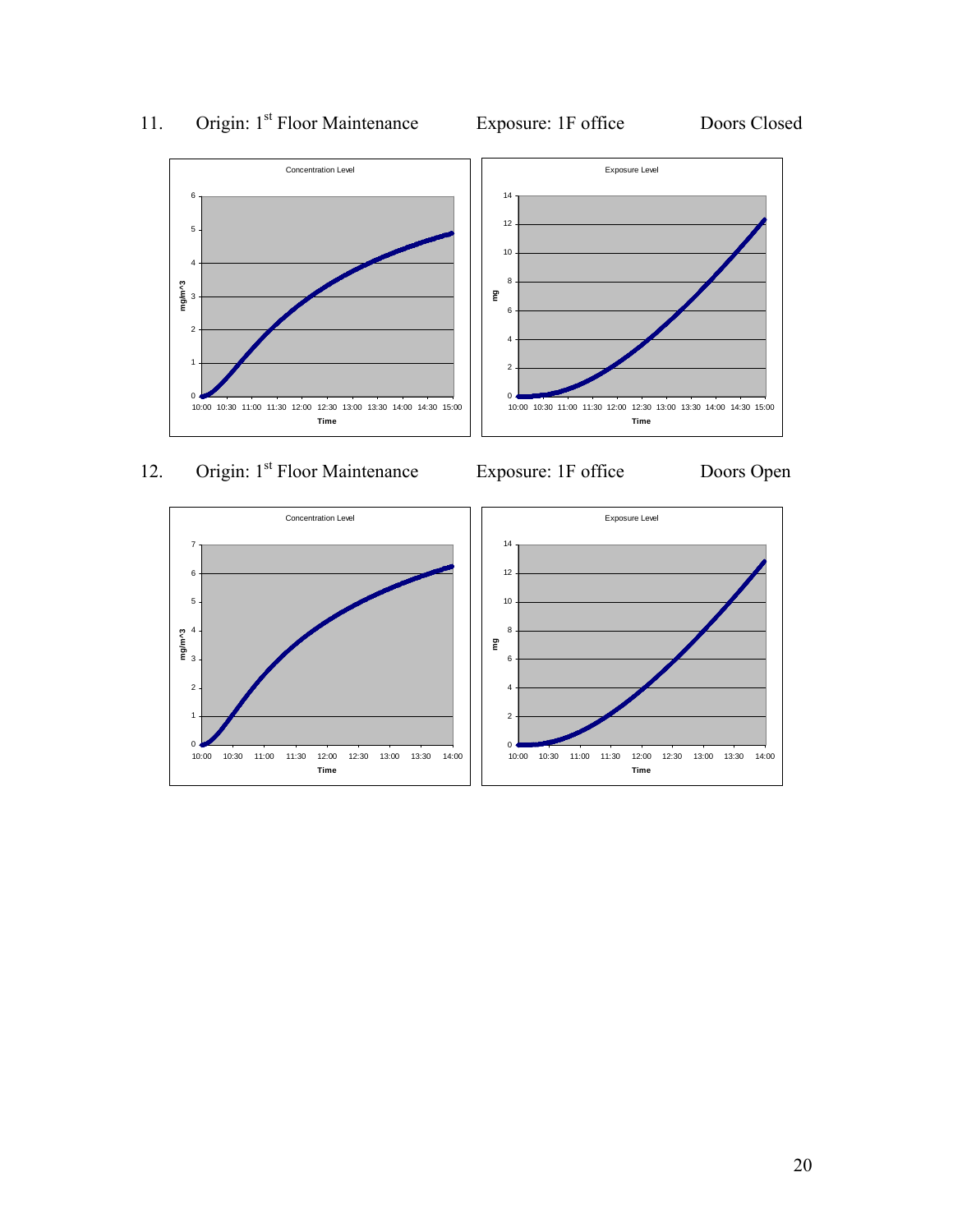



13. Origin: 1<sup>st</sup> Floor Maintenance Exposure: 2F cubicles Doors Closed